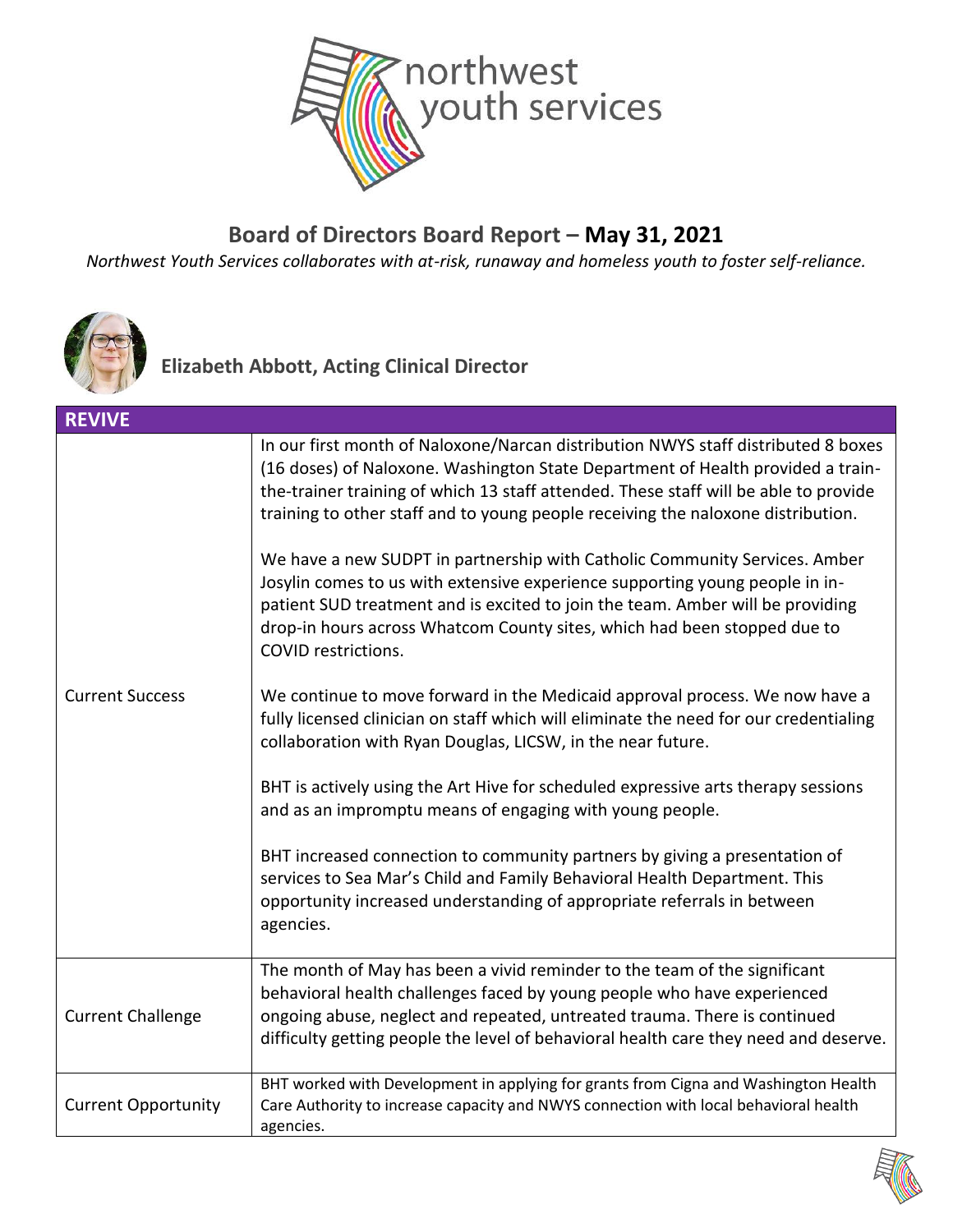BHT worked with Development in applying for a grant that would increase capacity to support young people who have experienced or are facing imminent risk of sexual assault, abuse, or exploitation.



#### **Jenn Daly, Director of Development & Communications**

| <b>Development &amp; Communications</b> |                                                                                                                                                                                                                                                                                                                                                                                                                             |
|-----------------------------------------|-----------------------------------------------------------------------------------------------------------------------------------------------------------------------------------------------------------------------------------------------------------------------------------------------------------------------------------------------------------------------------------------------------------------------------|
| <b>Current Success</b>                  | May has seen some new and exciting partnerships materialize! May and June are always<br>busy with funders on a fiscal calendar needing to spend down by the end of June. YTD<br>fundraising, we're ahead of last year at this time and almost double where we were in<br>2019  and we have a lot of momentum and exciting needs to fund!                                                                                    |
|                                         | North Sound ACH - We are partnering with North Sound ACH, who has committed to<br>fully funding our Youth Action Council and positions for a year. This partnership will fund<br>four part-time positions to be filled by youth to participate in decision making throughout<br>the organization. This effort will also support North Sound on getting youth voice in their<br>efforts to bridge the gaps in health care.   |
|                                         | Acme Foods & Kitchen - We have partnered with ACME to provide local food and meal<br>kits to the PAD. This has been a fun and exciting partnership for us and the team at ACME.<br>For now, they have committed to \$6,000 over the next six months, and we are working<br>together to explore ways to grow this partnership.                                                                                               |
|                                         | Special Project "Asks" - We have had the good fortune of partnering with funders to<br>meet specific needs. Alex Bruner and Intellitonic recently provided \$2,500 for technology<br>upgrades for our various spaces to connect our staff teams and youth and spaces re-open.<br>We have also received "extra" support from the Satterberg Foundation and the Whatcom<br>Community Foundation for professional development. |
|                                         | We are waiting on funding decisions from many more funders, including Skagit County,<br>United Way of Whatcom County, HCA, Cigna, and the Group Health Foundation.                                                                                                                                                                                                                                                          |
| <b>Current Challenge</b>                | We are working on getting a donor "touch" and update out in June/July. This piece is<br>coming BEFORE our work to fine tune our Mission/Vision/Values and Strategic Plan<br>hence why it is a challenge! But we see the need to remind folx that we're here, working<br>hard, and supporting young people, as we start to normalize.                                                                                        |
|                                         | 2021 Sponsorship - We are actively recruiting sponsors for our 2021 video and<br>fundraising efforts at the end of the year. We have raised \$5,000 to date from Phillips 66<br>and Peoples Bank (thank you Hollie!).                                                                                                                                                                                                       |
|                                         | Here is a link to our 2021 Sponsor package: https://4e26569c-1ed7-42d1-b160-<br>4e7da3d8ae26.filesusr.com/ugd/adb3dd 44faa7c80c7c4171a863476650573c20.pdf                                                                                                                                                                                                                                                                   |
| <b>Current Opportunity</b>              | Walton Match - Launching 6.1.2021                                                                                                                                                                                                                                                                                                                                                                                           |

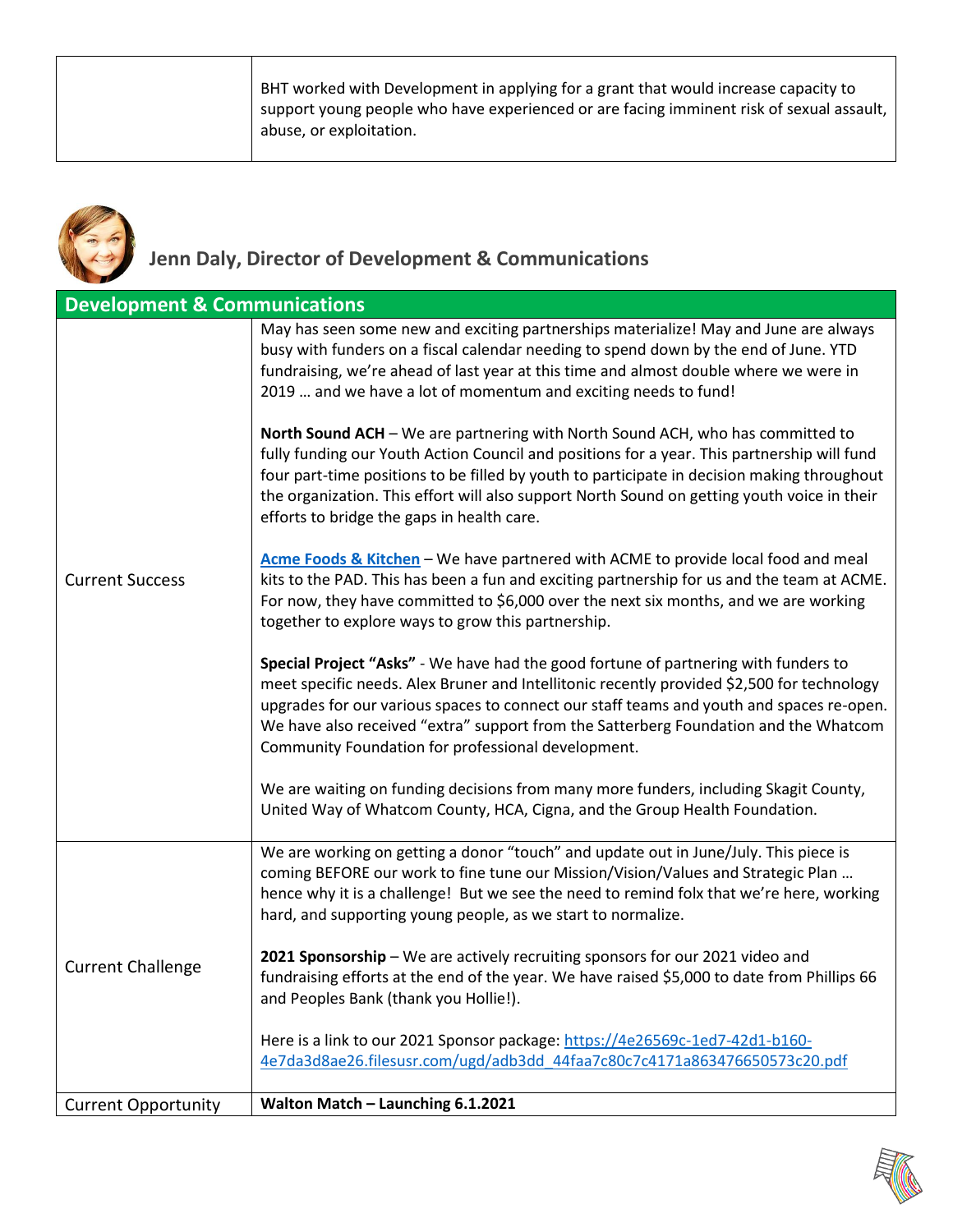|                      | Once again, the Jerry H. Walton Foundation (Walton Beverages) has awarded us with a<br>\$10,000 matching grant for the PAD. We will be focusing our efforts on social media and                                                                                                                                                                                                                                                                                                                                                                                                                                                                   |
|----------------------|---------------------------------------------------------------------------------------------------------------------------------------------------------------------------------------------------------------------------------------------------------------------------------------------------------------------------------------------------------------------------------------------------------------------------------------------------------------------------------------------------------------------------------------------------------------------------------------------------------------------------------------------------|
|                      | would love the Board's help in spreading the word!                                                                                                                                                                                                                                                                                                                                                                                                                                                                                                                                                                                                |
|                      | June = Pride Month!<br>We've had a few local companies reach out to support the QYP for Pride! Tony's Coffee<br>will be launching a fundraising effort for the month of June. They will be selling tie-dyed<br>totes on their website, with proceeds going to the QYP. The QYP has also been selected<br>as the featured partner for PeaceHealth during the month of June. Staff members will be<br>encouraged to support our efforts through donations and gifts from our Amazon Wish<br>List. And  Aslan Brewing is once again featuring the QYP in its seasonal launch of B Proud<br>IPA – which launches on 6/1 and always sells out quickly! |
| <b>BOARD REQUEST</b> | Please help us spread the word about the Walton match via social media for the PAD – we<br>want to actualize the full \$10K!                                                                                                                                                                                                                                                                                                                                                                                                                                                                                                                      |



## **Paula Matthysse, Director of Operations**

| <b>Operations</b>          |                                                                                                                                                                                                                                                                                                                                                                                                                                                                                                                                                                                                                                                                                                                                                                                                                                                                                                                                                                                                                                                                                                                                                                                                                                                                                        |
|----------------------------|----------------------------------------------------------------------------------------------------------------------------------------------------------------------------------------------------------------------------------------------------------------------------------------------------------------------------------------------------------------------------------------------------------------------------------------------------------------------------------------------------------------------------------------------------------------------------------------------------------------------------------------------------------------------------------------------------------------------------------------------------------------------------------------------------------------------------------------------------------------------------------------------------------------------------------------------------------------------------------------------------------------------------------------------------------------------------------------------------------------------------------------------------------------------------------------------------------------------------------------------------------------------------------------|
| <b>Current Success</b>     | <b>FINANCE TEAM</b><br>Contract renewals for City of Bellingham and Whatcom County in review process with<br>$\bullet$<br>Program Managers and Finance Team. Contracts will be renewed starting July 1st at<br>the projected revenue amounts.<br>Line of credit and overdraft protection completed.<br>$\bullet$<br>Pre Audit documents in process. Audit will occur in mid-June with a final report to the<br>$\bullet$<br>board by September.<br><b>MOUs and Contracts</b><br>The WSU Master Gardeners have secured a lease with the City of Bellingham. We will<br>$\bullet$<br>partner through an MOU with the Master Gardeners to place youth at the Garden for<br>paid internships. We've hired a Garden Educator who starts at the end of May to<br>work directly with youth in the Garden. Youth will be working in the Garden June 1st.<br>Renewals for our business insurance have been completed and the business license<br>$\bullet$<br>for the new Skagit office is in process.<br>VALUATION FOR 1-2-n State Street - Completed! Broker letter of valuation<br>returned, and the final valuation is \$1,700,000. This value is reflected in our<br>contracts with the Housing Trust Fund for the remodel of the PAD. Our current tax<br>assessment value is \$1,154,949. |
| <b>Current Challenge</b>   | Infrastructure and capacity building will be the focus of work to frame our budget<br>for a 2-3-year view. This year will be the first year we will have a projection for 2<br>years to ensure sustainability through long term planning for services we provide<br>and for the infrastructure needed for our healing centered programming.                                                                                                                                                                                                                                                                                                                                                                                                                                                                                                                                                                                                                                                                                                                                                                                                                                                                                                                                            |
| <b>Current Opportunity</b> | PAD remodel contract documents will be signed by mid June and remodel<br>$\bullet$<br>construction will begin at the end of June/early July.<br>Mid-year budget report and adjustments presentation to the Board will occur at<br>the June Board meeting. Stephanie Wagner, Finance Manager will provide a<br>budget overview, outlining revenue, expenses, and how this translates to the                                                                                                                                                                                                                                                                                                                                                                                                                                                                                                                                                                                                                                                                                                                                                                                                                                                                                             |

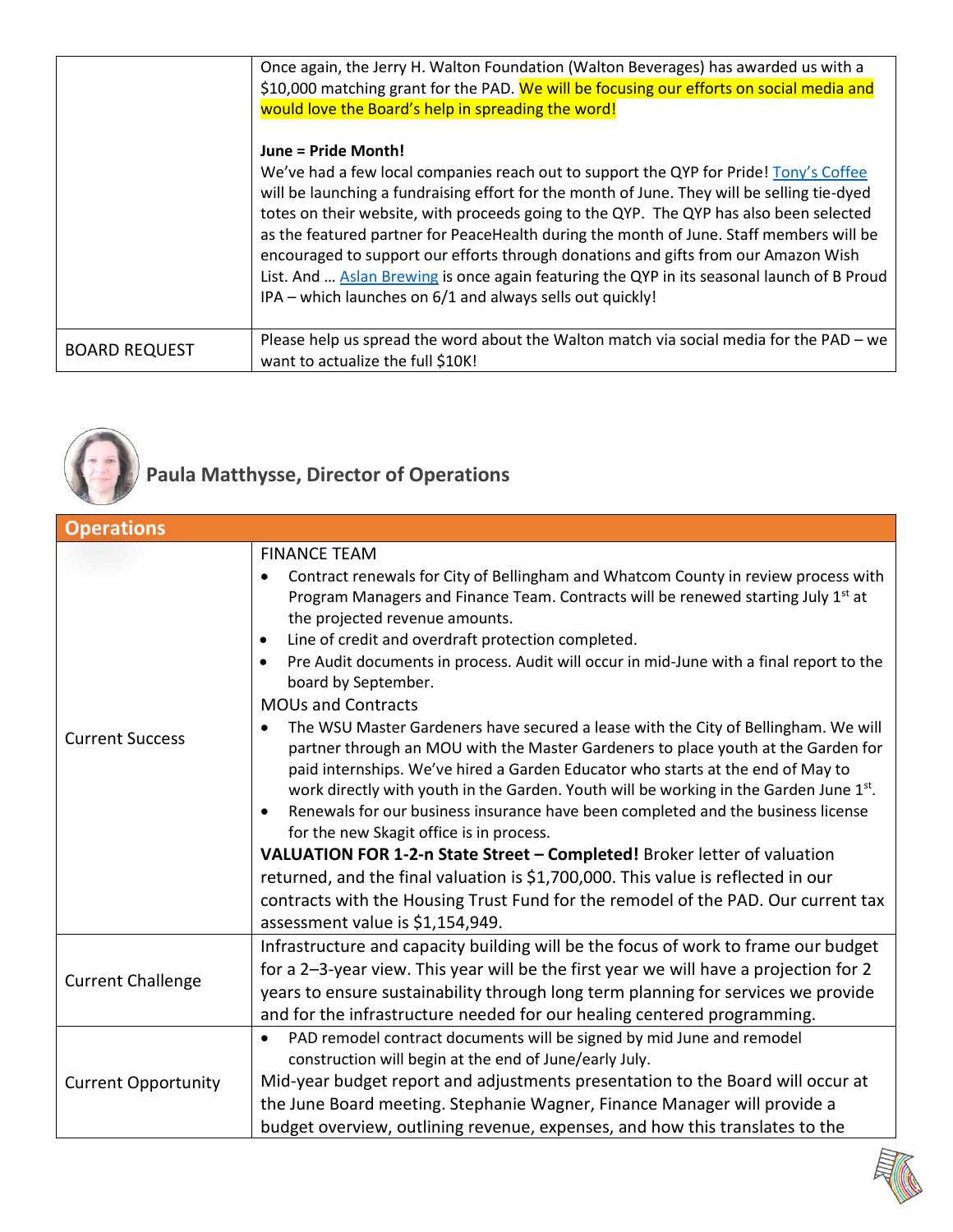| board reports seen each month. The presentation will provide insight into the   |
|---------------------------------------------------------------------------------|
| budgeting process and how at mid year we continue to check NWYS service         |
| priorities and align with our budget. There will be recommendations provided to |
| the board from the Finance Committee for the mid-year review to be complete.    |



### **Rachel Handy, Director of Skagit Programs**

| <b>Skagit Programs</b>   |                                                                                                                                                                                                                                                                                                                                                                                                                                                                                                                                                                                                                                                                                                                                                                                                                                                                                                                                                                                                                                                                                                                                                                                                                                                                                                                                                                                                                                                                                                                                                                                                                                                                                                                                                                                                                                                                                                                                                                                                                                                                                                                                                                                                                                                                                                                                                                                                                                                                                                                                                                                                                                                                                                                                                      |
|--------------------------|------------------------------------------------------------------------------------------------------------------------------------------------------------------------------------------------------------------------------------------------------------------------------------------------------------------------------------------------------------------------------------------------------------------------------------------------------------------------------------------------------------------------------------------------------------------------------------------------------------------------------------------------------------------------------------------------------------------------------------------------------------------------------------------------------------------------------------------------------------------------------------------------------------------------------------------------------------------------------------------------------------------------------------------------------------------------------------------------------------------------------------------------------------------------------------------------------------------------------------------------------------------------------------------------------------------------------------------------------------------------------------------------------------------------------------------------------------------------------------------------------------------------------------------------------------------------------------------------------------------------------------------------------------------------------------------------------------------------------------------------------------------------------------------------------------------------------------------------------------------------------------------------------------------------------------------------------------------------------------------------------------------------------------------------------------------------------------------------------------------------------------------------------------------------------------------------------------------------------------------------------------------------------------------------------------------------------------------------------------------------------------------------------------------------------------------------------------------------------------------------------------------------------------------------------------------------------------------------------------------------------------------------------------------------------------------------------------------------------------------------------|
| <b>Current Success</b>   | Many program successes across Skagit and Whatcom Engagement Services!<br>Skagit Connect Outreach team has had some great cross-county collaboration<br>with engagement programs in Whatcom. Youth often move between counties<br>and the coordination of care between staff has been exceptionally amazing.<br>Skagit Community Foundation funding received in 2020 has wrapped up and the<br>team celebrated that 7 households moved into stable housing. This funding was<br>thoughtfully spent to fill the gaps that other program funds are unable to help<br>with, to meet the unique needs of youth impacted by the pandemic.<br>The SOP team made 72 unduplicated contacts with youth within two months!<br>Highlighting one story from last week, Beth and Kata responded to a call from a<br>partner organization to connect with two youth in crisis. The feedback from the<br>organization this week was incredibly positive as they expressed gratitude for the<br>support in a difficult situation.<br>The Ground Floor team has navigated some difficult situations this past month<br>and the success is really the amazing coordination of staff who center the space<br>on youth wellbeing and harm reduction, while caring for each other.<br>Critical Transitions is rocking support for youth who are exiting systems and<br>managing the many referrals for this needed program. Highlighting one success of<br>many, one youth who had aged out of the PAD then supported through CT, will<br>be moving into a TLP apartment!<br>In Skagit T-RAP, Juan Arreguin has accepted the role of Eviction Prevention<br>Coordinator and working with Mario to get the program rolling! This month they<br>both presented in a Q&A session for Skagit landlords and continue to partner with<br>local organizations.<br>Skagit Housing hired two new Housing Case Managers amidst a few staffing<br>changes. The 17 youth in housing are in great care as Micah Nordgren steps into<br>leadership while Andy will be on family leave.<br>Teen Court is excited to have the final case of the school year in-person at the<br>Whatcom County Courthouse, along with a small outdoor celebration for the<br>amazing Student Advisory Board Members! Bonnie has also seen an increase in<br>respondents and their families reaching out for mental health supports. They<br>have successfully connected families with local resources.<br>QYP is wrapping up a series of trainings contracted through the Department of<br>Commerce. Page will have provided 13 training sessions on LGBTQ+ competency<br>to a multitude of providers in the state!<br>The Skagit team is balancing support for youth, staff capacity, re-entry plans, and |
| <b>Current Challenge</b> | the office move scheduled at the end of June. This will be a busy month for the<br>team so keep them in your thoughts and encouragements!                                                                                                                                                                                                                                                                                                                                                                                                                                                                                                                                                                                                                                                                                                                                                                                                                                                                                                                                                                                                                                                                                                                                                                                                                                                                                                                                                                                                                                                                                                                                                                                                                                                                                                                                                                                                                                                                                                                                                                                                                                                                                                                                                                                                                                                                                                                                                                                                                                                                                                                                                                                                            |

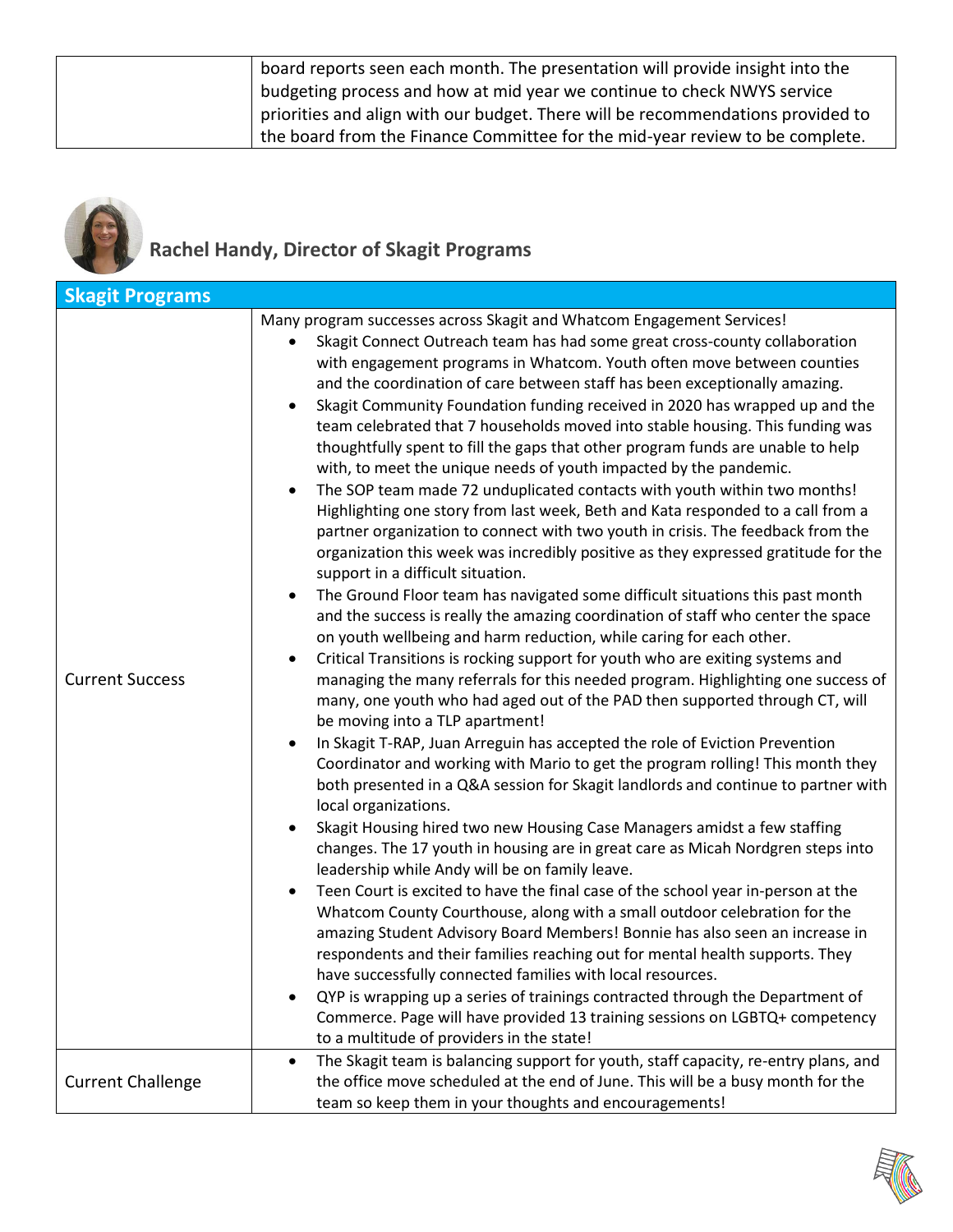|                            | Hiring continues for two Housing Case Managers as Shantel Chance will be leaving<br>the agency after over 5 years of being with the team and Juan moves to his new<br>position. As most organizations are experiencing, hiring in Skagit and Island<br>counties is especially difficult right now.<br>Rural outreach in Whatcom is a challenge as the SOP teams navigates how to best<br>connect with youth outside of street-based services as homelessness is less visible<br>in rural areas. Skagit Outreach has experienced negativity from community<br>members on the Mount Vernon route as the state re-opens and more people are<br>frequenting the riverfront. Adair is exploring creative ways to navigate NIMBY<br>community perceptions and connect with youth where they are at.<br>Across all programs, things are busy! Staff changes and much-needed vacations<br>means the collective team is coming together to support each other, youth and<br>programs. |
|----------------------------|------------------------------------------------------------------------------------------------------------------------------------------------------------------------------------------------------------------------------------------------------------------------------------------------------------------------------------------------------------------------------------------------------------------------------------------------------------------------------------------------------------------------------------------------------------------------------------------------------------------------------------------------------------------------------------------------------------------------------------------------------------------------------------------------------------------------------------------------------------------------------------------------------------------------------------------------------------------------------|
| <b>Current Opportunity</b> | SOP is bridging connections with Lummi and Nooksack tribes, as well as the<br>$\bullet$<br><b>Mount Baker Coalition.</b><br>Bonnie's connection with Animals As Natural Therapy is providing exciting<br>opportunities for youth.<br>Adair's connections with other outreach providers brings an opportunity to get<br>creative in providing outreach this summer.<br>Eviction prevention services in the state will be receiving more funding in the<br>coming year and this provides an opportunity to advocate for the unique needs of<br>youth.<br>The Department of Commerce released updated guidance on Coordinated Entry<br>and I am eager for this opportunity to work with our CE partners (in all three<br>counties) to make sure that we have systems that work for youth!                                                                                                                                                                                       |



**Luis Reyna, Director of Whatcom Housing** 

| <b>Whatcom Housing</b> |                                                                                                                                                                                                                                                                                                                                                                                                                                                                                                                                                                                                                                                                                                                                                                                                                                                                                                                                                                                                                                                                                                                        |
|------------------------|------------------------------------------------------------------------------------------------------------------------------------------------------------------------------------------------------------------------------------------------------------------------------------------------------------------------------------------------------------------------------------------------------------------------------------------------------------------------------------------------------------------------------------------------------------------------------------------------------------------------------------------------------------------------------------------------------------------------------------------------------------------------------------------------------------------------------------------------------------------------------------------------------------------------------------------------------------------------------------------------------------------------------------------------------------------------------------------------------------------------|
| <b>Current Success</b> | May was my first month as the Director of Whatcom Housing Services and<br>Programs! It has been quite the rollercoaster ride from learning about all our<br>programs to meeting the incredible NWYS staff. I am continuing to learn my role<br>and understand the importance and necessity of this position.<br>In my transition I have been able to maintain the oversight of the Treasury Rental<br>Assistance Program but now with a cross county lens. These eviction rental<br>assistance programs have expanded the young people we can serve. The T-RAP<br>team is now fully equipped in both Whatcom and Skagit. The team has been<br>trained and have started assisting youth!<br>The PAD program leadership team has also been completed. We now have a solid<br>management team that is ready learn, create, and serve. The staff and youth are<br>excited about the upcoming renovations which we expect to begin at the end of<br>June.<br>I most recently met all the Community Based Housing team and our 22N team.<br>The Whatcom Housing team is almost complete with just a few positions to fill. I |

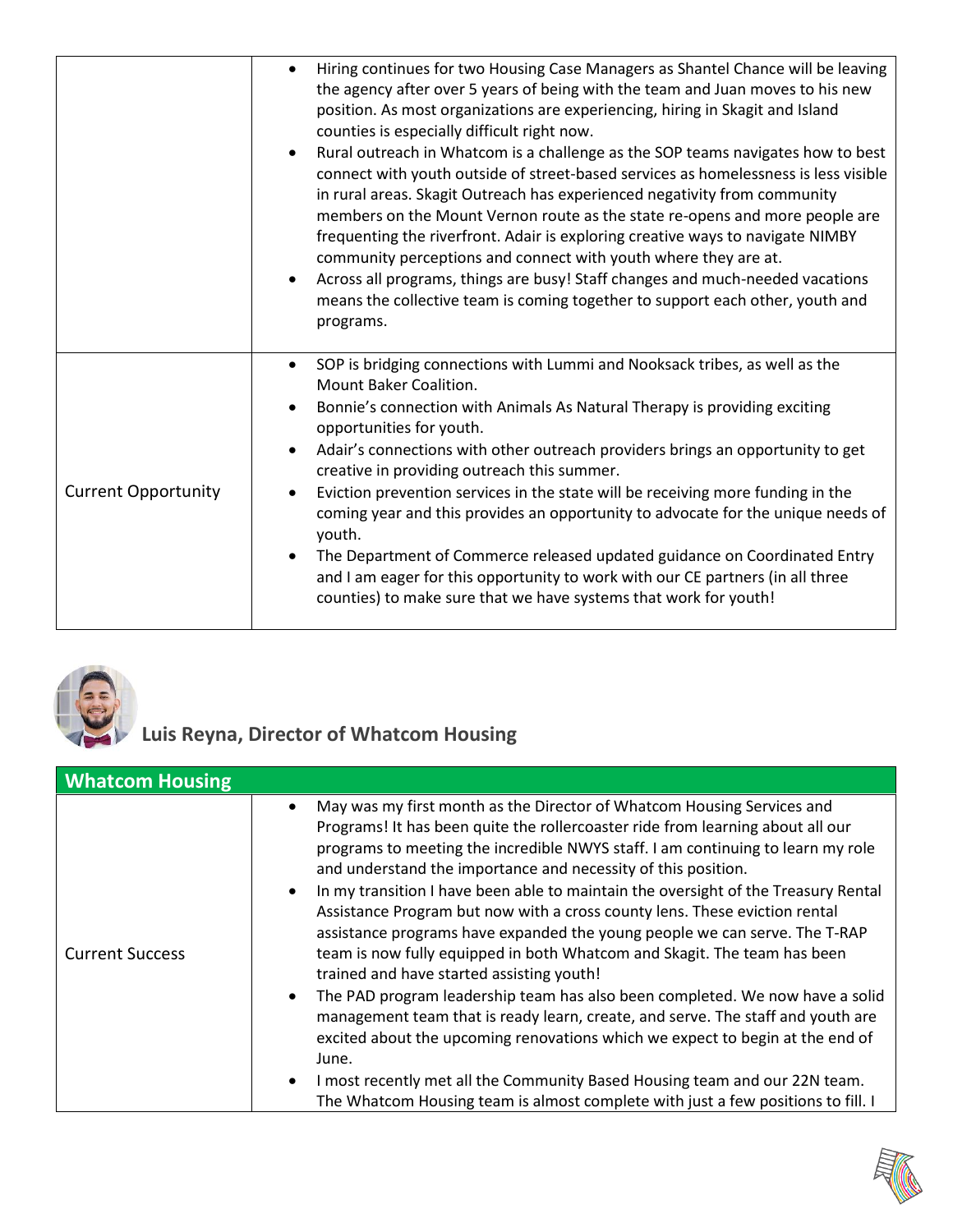|                            | have been able to see the daily interactions that our team has with our youth and<br>their hard work and commitment should not go unnoticed.                                                                                                                                                                                                               |
|----------------------------|------------------------------------------------------------------------------------------------------------------------------------------------------------------------------------------------------------------------------------------------------------------------------------------------------------------------------------------------------------|
| <b>Current Challenge</b>   | We are constantly working on filling both funding and employment gaps. This has<br>caused some shifts in responsibilities to different staff throughout the agency.<br>With new management changes comes new ideas, different leadership/<br>communication styles. It will take some staff time to adjust and build trust with<br>the new leadership team. |
| <b>Current Opportunity</b> | Every time I meet a community partner is an opportunity to make our<br>relationships stronger!<br>I am excited to continue to learn more about how we can best serve our youth. I<br>am grateful to have such a supportive team that have been kind and<br>understanding during my first few weeks.                                                        |



# **Shantel Rapp, Director of Human Resources**

| <b>Human Resources</b> |                                                                                                                                                                                                                                                                                                                                                                                                                                                                                                                                                                                                                                                                                                                                                                                                                                                                                                                                                                                                                                                                                                                                                                                                                                                                                                                                                                                                                                                                                                                                                                                                                                                                                                                                                                                                                                      |
|------------------------|--------------------------------------------------------------------------------------------------------------------------------------------------------------------------------------------------------------------------------------------------------------------------------------------------------------------------------------------------------------------------------------------------------------------------------------------------------------------------------------------------------------------------------------------------------------------------------------------------------------------------------------------------------------------------------------------------------------------------------------------------------------------------------------------------------------------------------------------------------------------------------------------------------------------------------------------------------------------------------------------------------------------------------------------------------------------------------------------------------------------------------------------------------------------------------------------------------------------------------------------------------------------------------------------------------------------------------------------------------------------------------------------------------------------------------------------------------------------------------------------------------------------------------------------------------------------------------------------------------------------------------------------------------------------------------------------------------------------------------------------------------------------------------------------------------------------------------------|
| <b>Current Success</b> | Good news! Many of our open positions have been filled or are in process of<br>being filled! Thank you to those of you who may have shared NWYS openings<br>with your network. It is greatly appreciated. (3)<br>Current positions filled by our amazing NWYS staff, contractors, and intern:<br>Gabby Rigby - Assistant PAD Program Manager. Gabby has worked in<br>$\circ$<br>many areas of the PAD and was most currently the PAD Case Manager.<br>We are excited to see him in this manager role.<br>Jordan Jackson - PAD Case Manager. Jordan has been an intern with the<br>$\circ$<br>Behavioral Health Team. He will start his PAD role June 7 <sup>th</sup> . We are<br>excited to have Jordan continue to work with us as a NWYS employee.<br>Juan Arreguin - Skagit Eviction Prevention Coordinator. Juan has worked<br>$\circ$<br>in Skagit in a couple of different areas. Most recently he has been a Skagit<br>Housing Case Manager. We are excited to see him take on this<br>coordinator role.<br>Mario Banuelos - EDI Outreach & Eviction Prevention Program Manager.<br>$\circ$<br>Mario has been doing contract work for NWYS. We are excited to have<br>him join us as a NWYS employee.<br>Riley Brack - PAD Youth Advocate. Riley has been an On-Call Youth<br>$\circ$<br>Advocate for the PAD and Ground Floor. He will now work 35 hours at the<br>PAD and remain on-call at the Ground Floor. We are appreciative of his<br>efforts in assisting both programs. We are excited to see him shift from<br>mostly on-call to full time.<br>Angela Harwood - We Grow Garden Specialist. Angela contracted with us<br>$\circ$<br>last year for her work in the garden. We are excited to hire her as a NWYS<br>employee for this Summertime role.<br>We welcome the following new employees to the organization: |

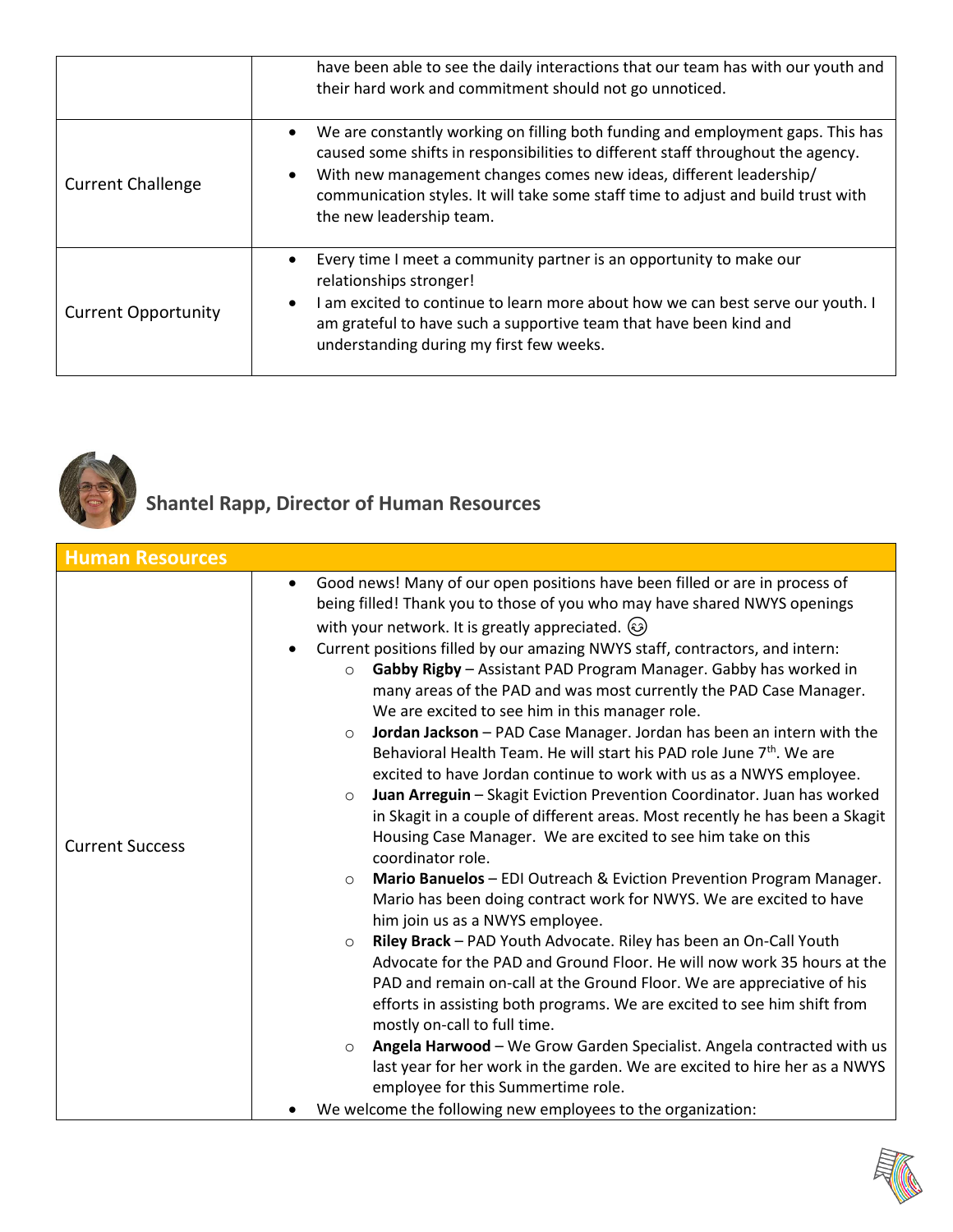|                            | Sarah Bosch - Whatcom Eviction Prevention Coordinator, started May<br>$\circ$<br>$19th$ .<br>Mia Huff - Temporary Skagit Housing Case Manager, started May 24 <sup>th</sup> .<br>$\circ$<br>Gaia McKee - Temporary Skagit Housing Case Manager, started May 28 <sup>th</sup> .<br>$\circ$<br>Blaire Sebren - Whatcom Housing Case Manager: Permanent Supportive<br>$\circ$<br>Housing, starting June 7 <sup>th</sup> .<br>Many NWYS staff have been fully vaccinated and are returning to work at the<br>office.                                                                                                                                                                                                                                                                                                                                                                                                                                                                                                                                                                                                                                                                                                                                                                                                                                                                                                                                                                                                                                                        |
|----------------------------|-------------------------------------------------------------------------------------------------------------------------------------------------------------------------------------------------------------------------------------------------------------------------------------------------------------------------------------------------------------------------------------------------------------------------------------------------------------------------------------------------------------------------------------------------------------------------------------------------------------------------------------------------------------------------------------------------------------------------------------------------------------------------------------------------------------------------------------------------------------------------------------------------------------------------------------------------------------------------------------------------------------------------------------------------------------------------------------------------------------------------------------------------------------------------------------------------------------------------------------------------------------------------------------------------------------------------------------------------------------------------------------------------------------------------------------------------------------------------------------------------------------------------------------------------------------------------|
| <b>Current Challenge</b>   | We have five team members who have put in their resignation notices. These<br>team members will be leaving the organization soon. They will be greatly missed.<br>We appreciate all their contributions to the organization and their service and<br>commitment to young people. We wish them well in their future endeavors.<br>Shantel Chance - Skagit Housing Case Manager, Shantel has been with<br>$\circ$<br>NWYS for 4.5 years. Their last day is May 28 <sup>th</sup> .<br>Page - QYP Manager. Page has been with NWYS for 4.5 years. Her last<br>$\circ$<br>day is June 18 <sup>th</sup> .<br>Leigh Eubank - Whatcom Housing Case Manager, Leigh has been with<br>$\circ$<br>NWYS for 2.5 years. Her last day is June 1st.<br>Katrina Maple - On-Call PAD Youth Advocate, Katrina has been with<br>$\circ$<br>NWYS for a little over one year. Her last day is June 13 <sup>th</sup> .<br>Destinee Hardenbrook - Youth Action Committee Member, Destinee has<br>$\circ$<br>been with NWYS for 9 months. Destinee was instrumental in helping<br>NWYS find our current Executive Director. Her last day was May 24 <sup>th</sup> .<br>We have filled many of the NWYS hiring opportunities and we are hiring for the<br>following positions. If you know of anyone who may be interested, please direct<br>them to our website for more information, www.nwys.org.<br>Overnight PAD On-call Youth Advocate<br>$\circ$<br>Skagit Housing Case Manager - one permanent position and one<br>$\circ$<br>temporary<br>QYP Manager - position opening soon<br>$\circ$ |
| <b>Current Opportunity</b> | Now that most of our staff have been fully vaccinated, we are opening our<br>$\bullet$<br>workspaces and are having more in-person interactions. Many of us have been in<br>the office lately and it feels good to build up our in-person camaraderie. It<br>especially feels good to see each other and laugh together. A plan is in process<br>for how all parts of the organization can open up in consideration of the new<br>guidelines from the CDC and Washington state.<br>In June we will be having our second round of Foundational Trainings. Kiana, our<br>Justine, Equity, Diversity, and Inclusion (JEDI) Coordinator has been doing a fine<br>job of pulling us all together (not an easy task). She has been taking the time to<br>gather feedback around the first Foundational Trainings. She has now sent out<br>invites to begin our second round. I continue to look forward to these gatherings<br>and to healing and growing together.                                                                                                                                                                                                                                                                                                                                                                                                                                                                                                                                                                                                           |